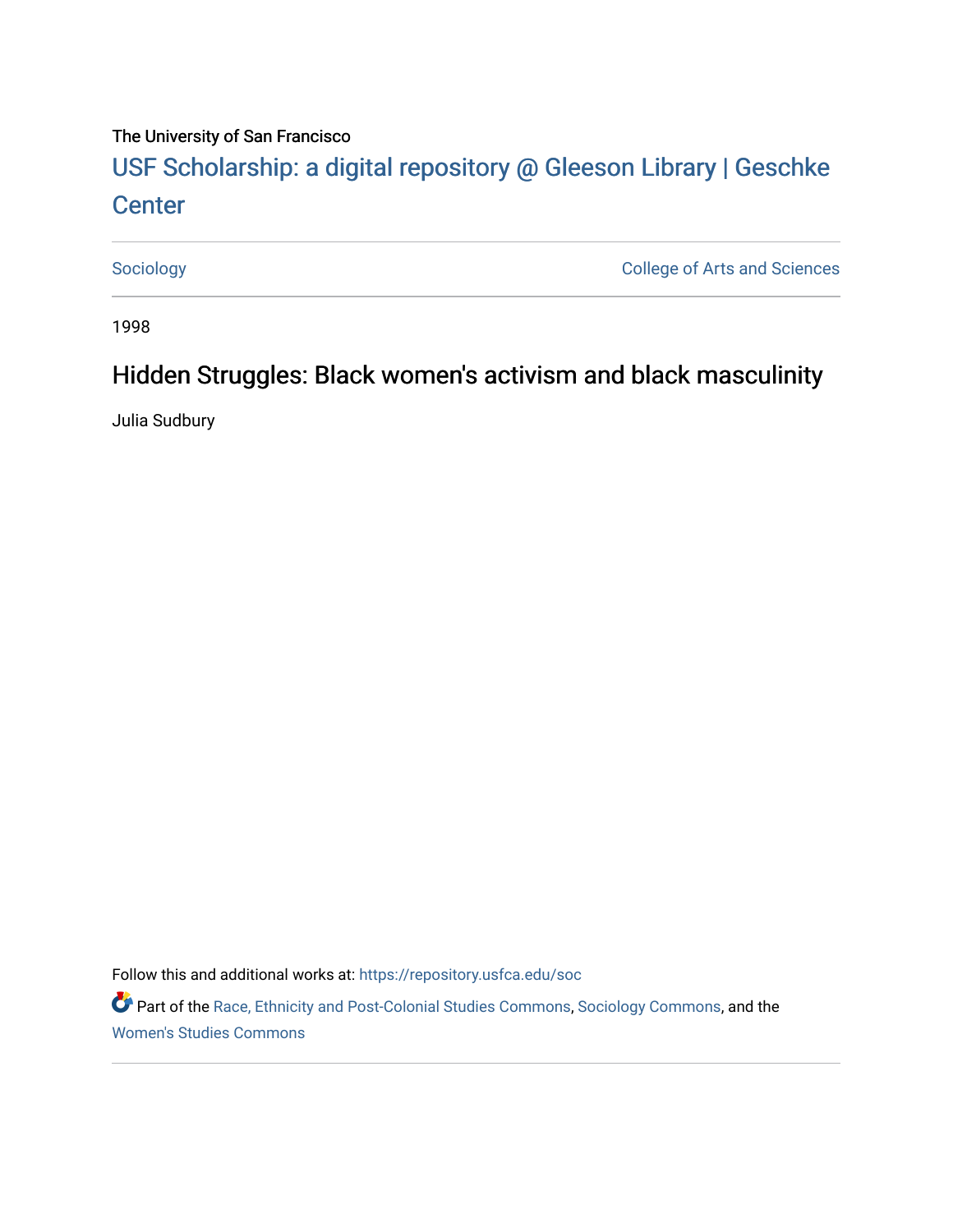## The University of San Francisco

## USF Scholarship: [a digital repository @ Gleeson Libr](https://repository.usfca.edu/)ary | Geschke **Center**

[University Administration Faculty Publications](https://repository.usfca.edu/admin_fac) **Example 20 Index** University Administration

1998

## Hidden struggles: Black women's activism and black masculinity

Julia Sudbury mcuneo@usfca.edu

Follow this and additional works at: [https://repository.usfca.edu/admin\\_fac](https://repository.usfca.edu/admin_fac?utm_source=repository.usfca.edu%2Fadmin_fac%2F4&utm_medium=PDF&utm_campaign=PDFCoverPages)

Part of the [Race, Ethnicity and Post-Colonial Studies Commons,](http://network.bepress.com/hgg/discipline/566?utm_source=repository.usfca.edu%2Fadmin_fac%2F4&utm_medium=PDF&utm_campaign=PDFCoverPages) and the [Women's Studies Commons](http://network.bepress.com/hgg/discipline/561?utm_source=repository.usfca.edu%2Fadmin_fac%2F4&utm_medium=PDF&utm_campaign=PDFCoverPages)

### Recommended Citation

Sudbury, Julia, "Hidden struggles: Black women's activism and black masculinity" (1998). University Administration Faculty Publications. 4. [https://repository.usfca.edu/admin\\_fac/4](https://repository.usfca.edu/admin_fac/4?utm_source=repository.usfca.edu%2Fadmin_fac%2F4&utm_medium=PDF&utm_campaign=PDFCoverPages)

This Article is brought to you for free and open access by the University Administration at USF Scholarship: a digital repository @ Gleeson Library | Geschke Center. It has been accepted for inclusion in University Administration Faculty Publications by an authorized administrator of USF Scholarship: a digital repository @ Gleeson Library | Geschke Center. For more information, please contact [repository@usfca.edu](mailto:repository@usfca.edu).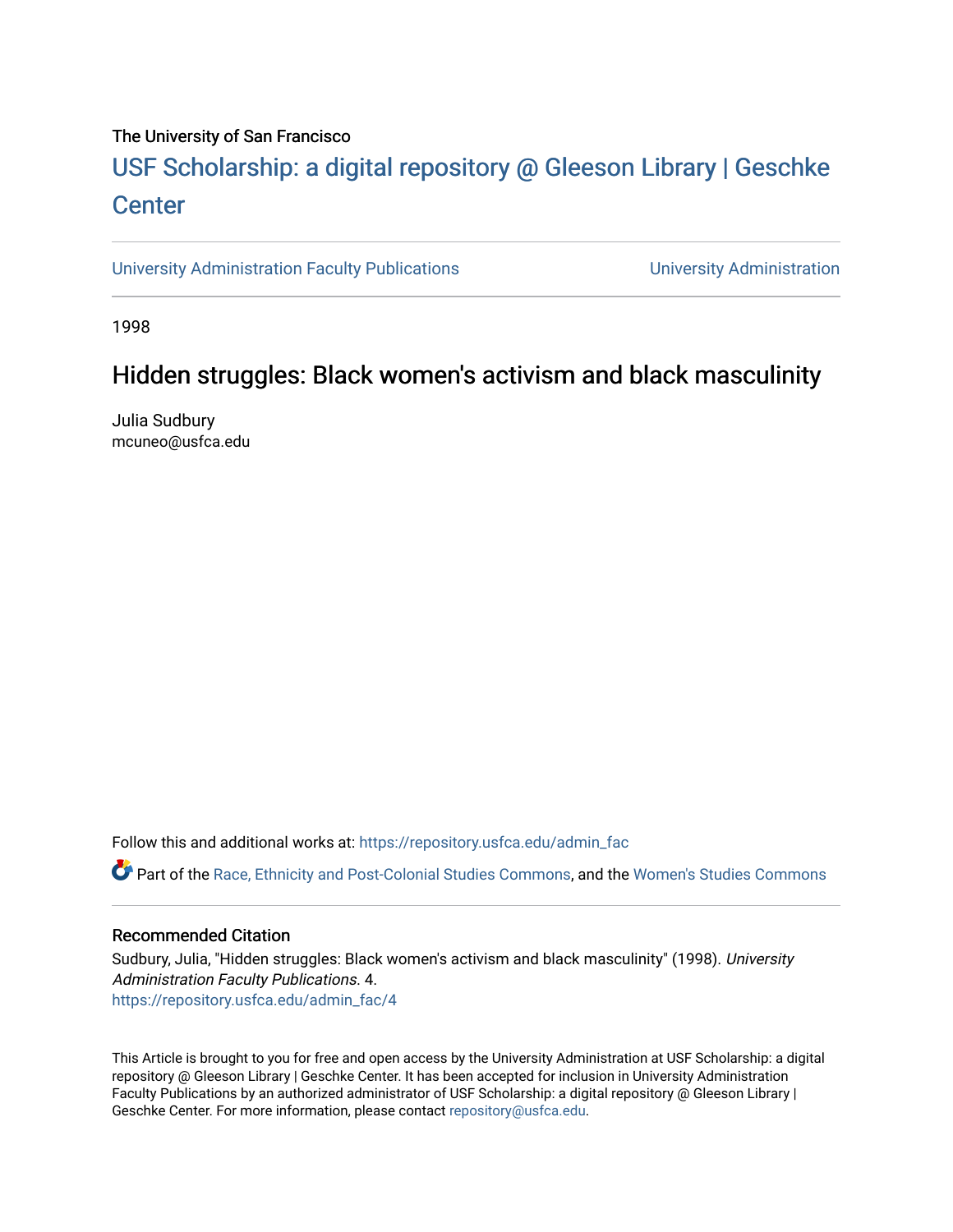# Black women's activism and black masculinity

## Julia Sudbury

Julia Sudbury looks at the complexity and the differences between the lives of black women and those of black men.

As we celebrate the long hard struggle represented by the fiftieth anniversary of the landing of the *Empire Windrush,* another less feted anniversary is about to pass by unnoticed. Twenty years ago, black women from Africa, the Caribbean and Asia launched OWAAD, the Organisation of Women of African and Asian Descent. OWAAD was conceived of as an umbrella organisation which would bring together black women as individuals and community activists from all over the United Kingdom, to campaign against injustices facing the black community at large, as well as issues facing black women in particular. Black women who participated in OWAAD, as well as in the black women's organisations which sprung up in every location with a substantial black population, from the late 1970s to the mid 1980s, began to develop understandings of the ways in which black women's experiences of racism were distinct from those of black men. When they looked at racist immigration legislation and practice, they also highlighted the ways in which those practices discriminated in specific ways against women - as in the 'virginity tests' which many women from the Indian subcontinent were subjected to at Heathrow airport. When they looked at racism in the National Health Service, they also identified the widespread practice of prescribing Depo Provera, a long-term contraceptive with damaging side effects, to black women, and pointed to the racist construction of black women's sexuality as a key component in their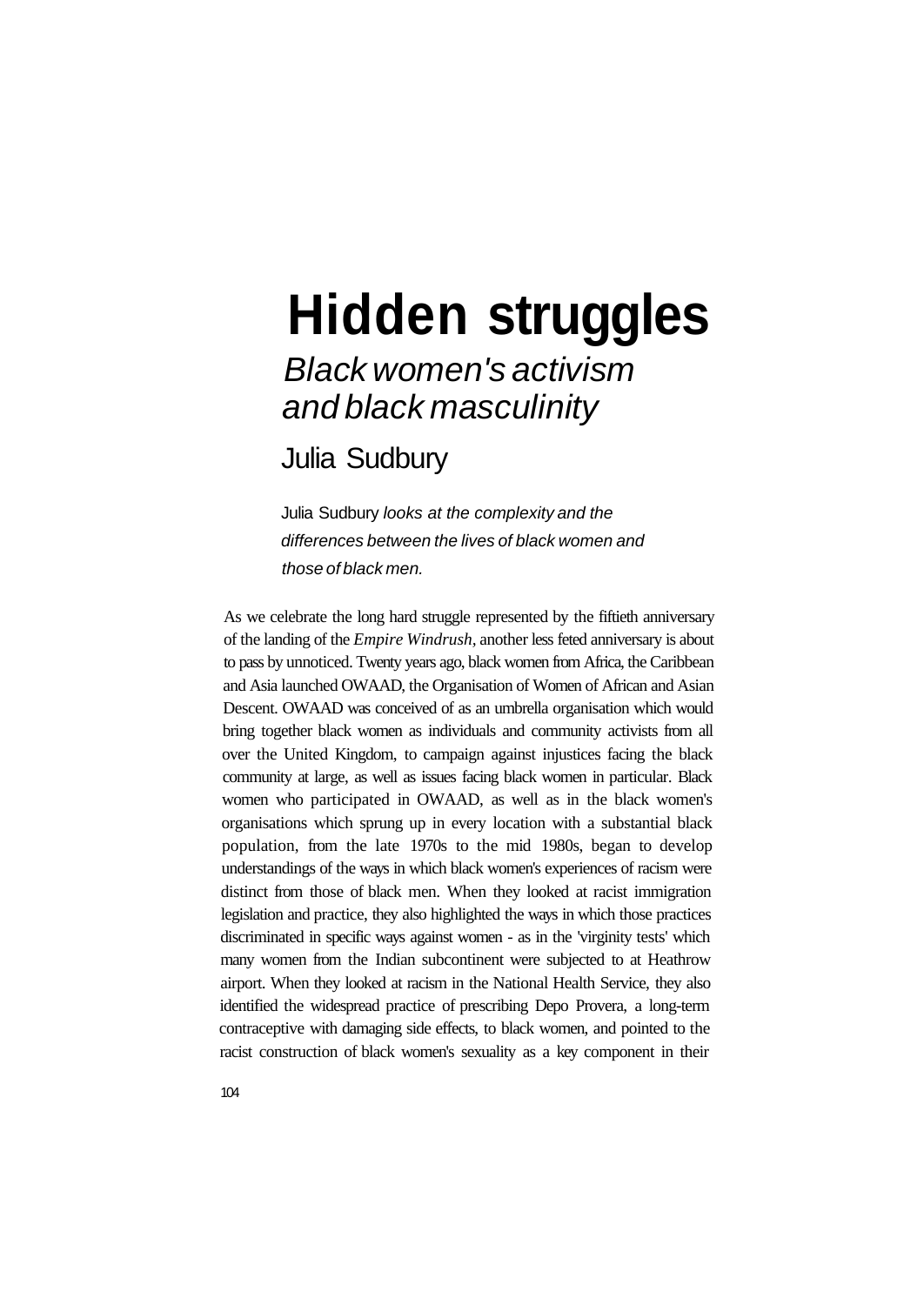oppression. In other words, black women activists began to identify the ways in which 'race' is also, always, gendered.

Black women's attempts to understand these complex intersections of race, class and gender sometimes resulted in overly simplified cumulative approaches which viewed black women as triply oppressed and therefore 'worse off than both black men and white women. Adding sexism to racism and class exploitation seemed to offer an explanation for black women's location at the bottom of the socio-economic pile. However, it also led to a rigid political perspective in which black men and women, straight and lesbian, were ranked in a hierarchy of oppressions which left little room for an analysis of situations which did not fit this theoretical framework. For example, it failed to look at the ways in which black young people, both men and women, were stigmatised and excluded. At its best, however, black women engaged in grassroots theorising produced more nuanced understandings, which looked at the ways in which race, class and gender were articulated to form complex and fluid outcomes. Without losing sight of the brutal forms which racialised sexism could take in black women's lives, from sterilisation to violent attacks in the home, black women theorised the intersection of systems of dominance in ways which left open the possibility that black women would not always, everywhere, be found at the bottom. Rather than the winner/loser perspective of the hierarchy of oppression approach, this new approach challenged us to ask more complex questions and to seek more nuanced answers.

The need for more complex questions is perhaps exemplified by recent newspaper headlines which proclaimed that even as we celebrate the bitter-sweet memory of those men lining the decks of the *Windrush*, 'Black women have he need for more complex questions is perhaps exemplified by recent newspaper headlines which proclaimed that even as we celebrate the bitter-sweet memory of those men lining the decks of the *Windrush,*  research by the Employment Policy Institute, which found that African Caribbean women earned more per hour on average than both black men and white women, these headlines simply brought to mainstream attention folkknowledge which has circulated within the African Caribbean communities for over five years. African Caribbean women, the argument goes, are leaving their men behind. Concentrating on individual educational and professional advancement rather than the 'manly' pursuits of rebellion, resistance and community defence, black women are embraced by a society scared of those 'angry' black men, yet fearful also of appearing racist.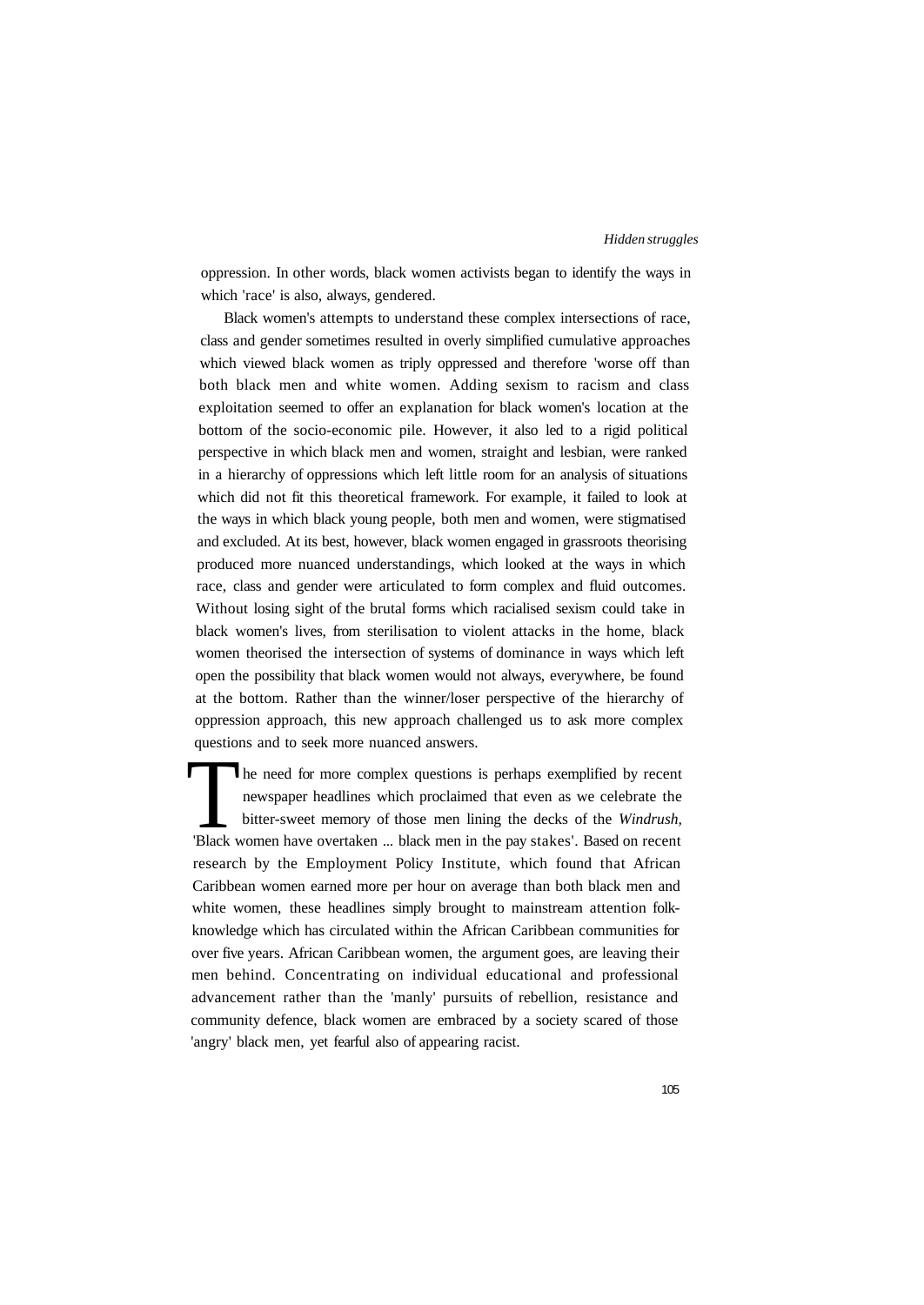I think we're in danger of leaving everybody behind that is not compromising. Which is why I think so many black women are leaving their men behind. I never thought as a dyke I'd be worried about this. But I am seriously, genuinely worried about what is happening to black men in this country ... I think what's happening is that straight black women are ... making it, you can see them, they're the first ones as Assistant Director in the voluntary sector.

Perusal of the black press reveals numerous allusions to the assumption that African Caribbean women are doing better than 'our men' *(The Voice* 23.4.96, 5.3.96, 26.3.96). This supposed differential is attributed to the idea that while black men are a threat to white men and women, black women are more acceptable.

Black women's advancement is never seen as beneficial to the black community as a whole. Conservative councillor Lola Ayonride states:

EOPs have helped black or African women to get highly paid jobs... But in the process, our men have lost out'... 'There has been enough talk about the African woman, now let us deal with the African man. They are threatened with extinction. A successful black woman without a successful black man has nothing to be proud of. $<sup>1</sup>$ </sup>

The argument that black men are under attack is given further support by evidence of police brutality, imprisonment, massive unemployment and the proliferation of guns and drugs, all of which suggest that African Caribbean men in Britain are sliding down the slope of American style 'ghetto' deprivation.<sup>2</sup>

The argument that black men suffer more in a system of racialised oppression is of course not a new one. It was a feature of black nationalist ideologies of the 1960s, and led to the alienation of many black women from organisations such as RAAS, and Black Power groups in Britain, as well as the Black Panthers and SNCC in the US. Black women who formed the first autonomous organisations in the late 1970s and early 1980s faced hostility from many black men, who

<sup>1.</sup> Cited in Z. Yeebo, 'Now is the time to save the African Man from extinction', in *The African* 1, African Development Communications Network, London 1995, p29.

<sup>2.</sup> See Z. Yeebo, as in note 1.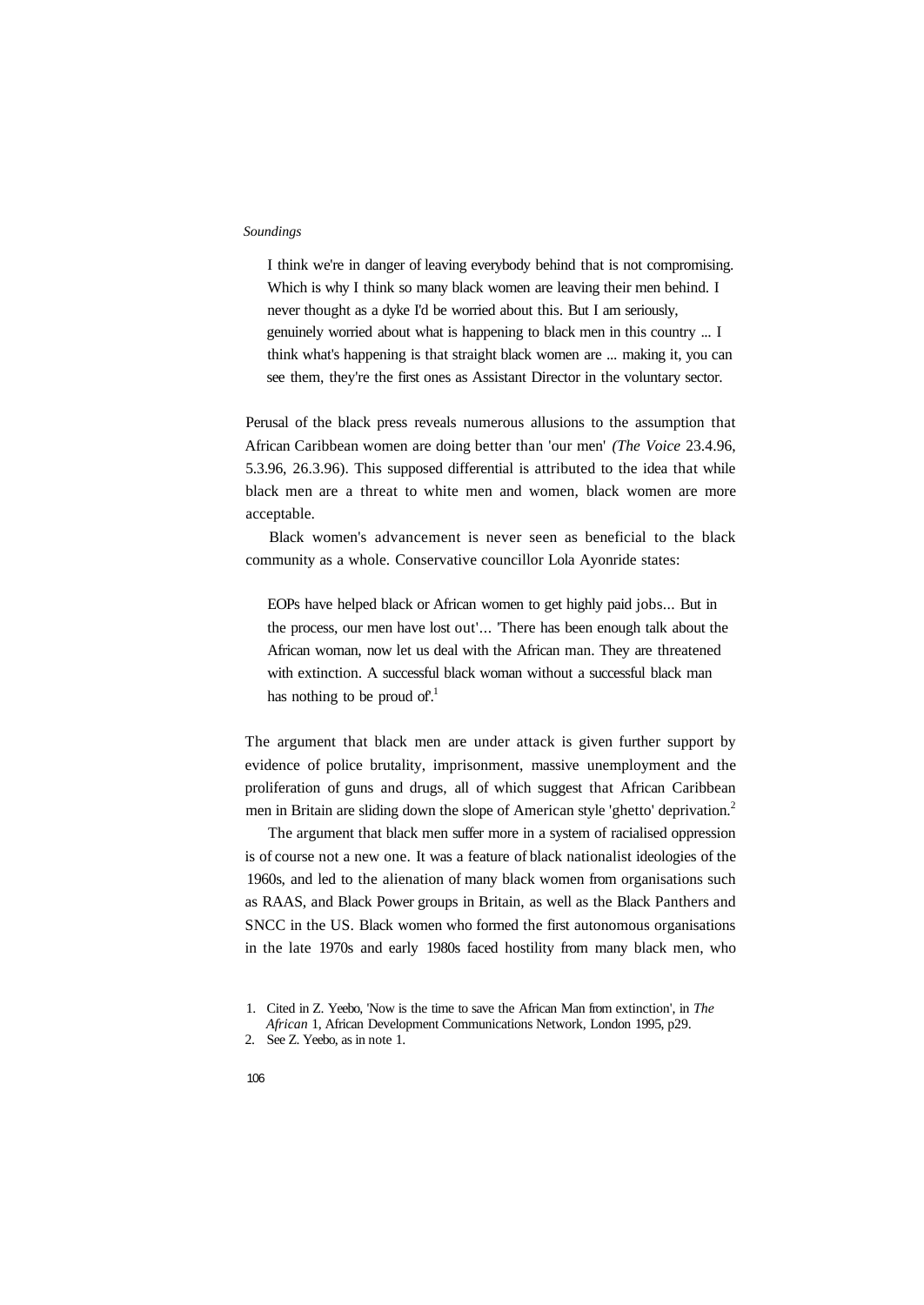believed that by calling attention to sexism and violence within black communities they were colluding with the racist stigmatisation of black men, and distracting attention from the 'real' issues such as police brutality, economic exclusion and political marginalisation.

Images of black female betrayal and black male emasculation draw on a long history of racialised relations in the Black Atlantic. They build on collective memories of slavery and the belief that women's position was ameliorated by their ability to manipulate the master enslaver's sexual attention in order to win better treatment. They also draw on popular representations of the female 'house slave' who was able to wear fancy 'hand-me-downs' and eat left-over food from the master's table, while the enslaved men worked in the fields and plotted revenge and flight-

There is a strongly held opinion that... black women have always been sexually liberated. This argument has its foundations in slavery and is based on the so-called 'easy' life of those black women who were forced to 'service' their white masters sexually. Their condition has historically been projected as being closer to that of white women than black men<sup>3</sup>

Such depictions were steeped in sexism and have since been countered by more accurate representations of the sexual coercion and rape to which enslaved women were subject, the involvement of the vast majority in gruelling work in the fields and the role of maroon and enslaved women in resistance to the enslavers in America and the Caribbean.<sup>4</sup>

The idea that enslaved African women were given favours by the master enslavers finds its parallel in the notion that women of African descent are progressing because white males allow them to. In this sense, African

<sup>3.</sup> Brixton Black Women's Group, 'Black Feminism', in H. Kanter, S. Lefanu, S. Shah, C. Shedding (eds) in *Sweeping Statements: Writings from the* Women's *Liberation Movement 1981-83,* Women's Press, London 1984, p251.

<sup>4.</sup> See A. Davis, *Women, Race and Class,* The Women's Press, London 1981; B. Bush, 'Defiance or Submission? The Role of the Slave Woman in Slave resistance in the British Caribbean', in D.C. Hine, W. King and L. Reed (eds) 'We Specialize in the Wholly Impossible': A *Reader in Black Women's History,* Carlton Publishing, New York 1995.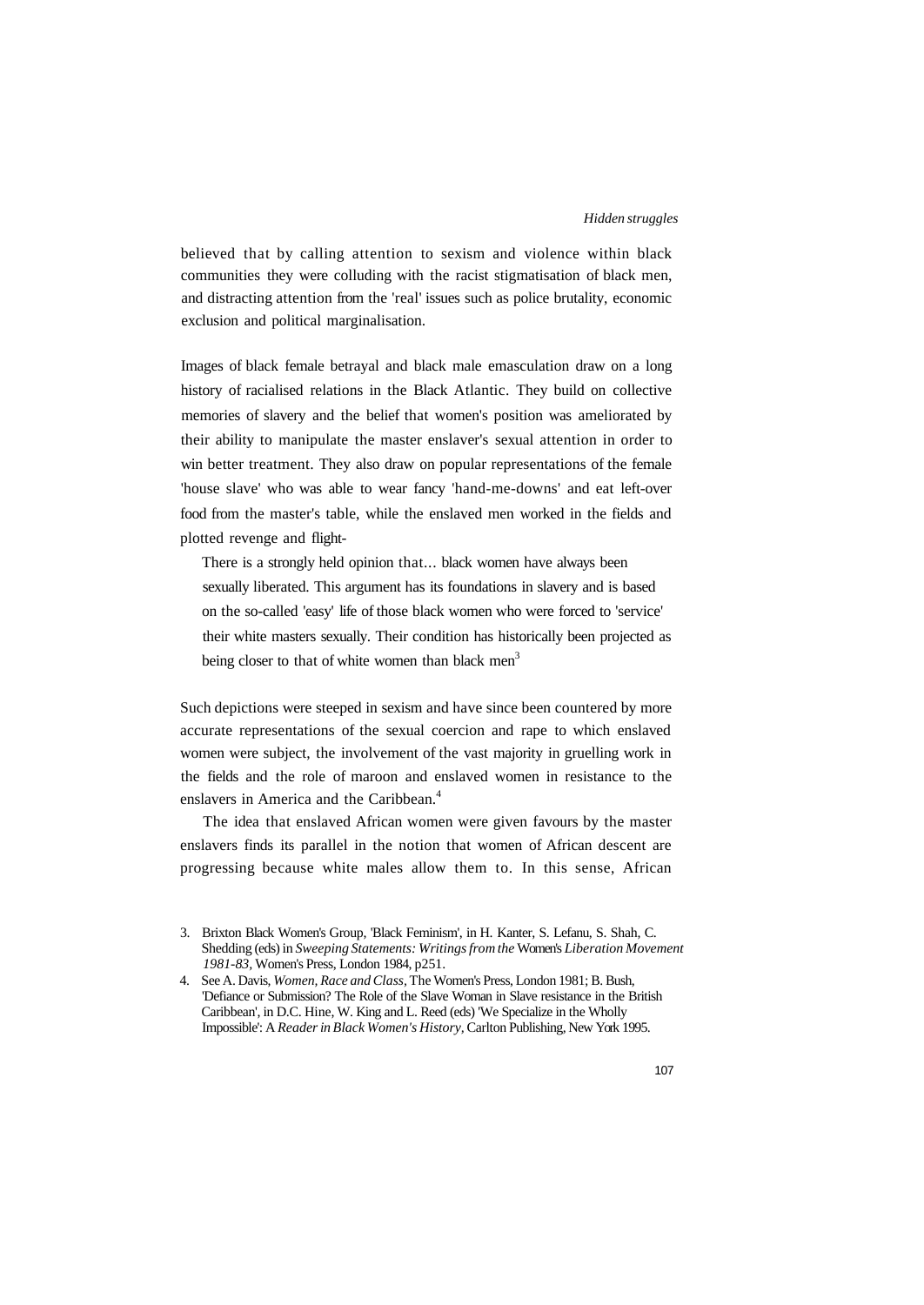Caribbean women are seen as 'selling out' the black community. 'Selling out' does not necessarily involve taking political positions which actively undermine black community interests. Simply by exceeding the economic and educational achievements of their menfolk, African Caribbean women are seen as contributing to the former's emasculation and thus to white domination. While economic power in the hands of men is seen as empowering the community, such power in the hands of African Caribbean women is seen as a threat to African Caribbean masculinity and therefore to community cohesion. To a large extent this rhetoric draws on black nationalist discourse from the United States.<sup>5</sup>

T he implications of such beliefs are clear. Black women who attain professional positions or reasonably paid employment are chastised for 'emasculating' their menfolk or being disloyal to 'the community'; while those who remain in low paid exploitative work, or fail to find stable employment, simply become invisible. The implication for political activism by black women is also clear. Black women's autonomous activism begins to lose its legitimacy. Black women are expected to focus their attention not on the problems of racism, brutality and poverty facing black women, but on the exclusion, criminalisation and violence enacted against black boys and men.

In this context data such as that published by the Employment Policy Institute, and the headlines it produces, enter a discursive sphere overlain with ideas of betrayal and collusion, privilege and 'emasculation'. Folk beliefs about gender relations in African Caribbean communities prevent an adequate interrogation of the new findings. Thus suggestions that the survey overlooked other factors affecting the statistics on black women's wage rates were given little attention, in either black or mainstream presses. But there have been interrogations of the findings: for instance the survey overlooked geographical disparities such as the predominance of black women in urban areas like London, where wages are higher; it also ignored the higher rates of female activity in informal sectors such as homeworking, which fail to show up in surveys.

African Caribbean women enter a labour market which is gendered as

<sup>5.</sup> See, for example, N. Hare and J. Hare The *Endangered Black Family: Coping with the Unisexualization and Coming Extinction of the Black Race,* Black Think Tank, San Francisco 1984.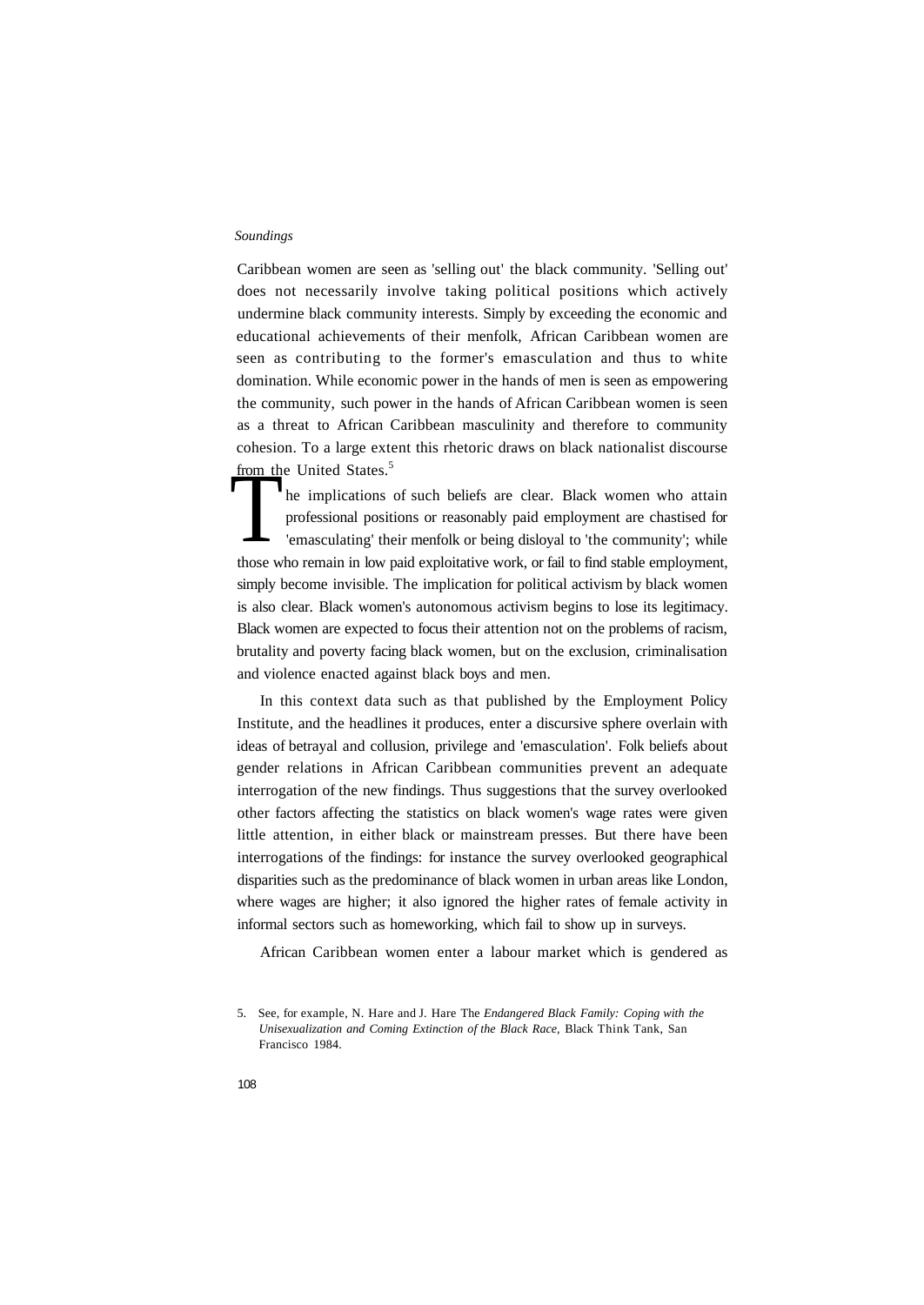well as racialised. They are concentrated in 'women's jobs' - low and intermediary level jobs within the service and public sectors' such as clerical work, nursing, cleaning and childcare.<sup>6</sup> When unemployment data from the 1991 census on African and Caribbean communities are disaggregated, other patterns begin to appear. Not only do African men and women experience higher unemployment rates than Caribbean men and women (27.0 to 18.9 per cent), but African women actually experience slightly higher unemployment rates than Caribbean men (24.7 to 23.8 per cent). Even the relatively superior employment prospects of Caribbean women must be put in context of an unemployment rate of over double that of white women (13.5 to 6.3 per cent). $^7$  And in the light of the increased burdens of childcare and household costs which fall on those African Caribbean women who have no financial contribution from a male partner, it is also likely that the relative advantage for Caribbean women in escaping unemployment will be undermined by problems of stress, overwork and exhaustion. Furthermore, their concentration in low status professions such as nursing, and in 'race' specific jobs, such as Section 11 posts in the welfare and education sectors, further undermines this apparent mobility, and increases black women's vulnerability to government cuts, and changes in policy such as moves away from 'race specific' funding initiatives.

while the Employment Policy Institute findings do little to elucidate<br>the continuing problems facing black women, they have served to<br>bring to the surface a simmering debate about black male-female<br>parity. While black wome hile the Employment Policy Institute findings do little to elucidate the continuing problems facing black women, they have served to bring to the surface a simmering debate about black male-female and whites, as well as gender equality between black men and women, antiracist activists have frequently succumbed to gender-blind race thinking in which demands are made for racial parity even as gender inequality is normalised. Data which suggests that black women may begin to exceed black male progress in some areas shakes expectations that removing racism will enable black men to take their 'rightful' place at the head of the household. As more black women progress into professional and managerial positions, black men will need to

<sup>6.</sup> See R. Bhavnani, *Black women and the Labour Market:* A *Research Review,* Equal Opportunities Commission, Manchester 1994.

<sup>7.</sup> D. Owen, *Ethnic Minority Women and the Labour Market: Analysis of the* J 991 *Census,*  Equal Opportunities Commission, Manchester 1994.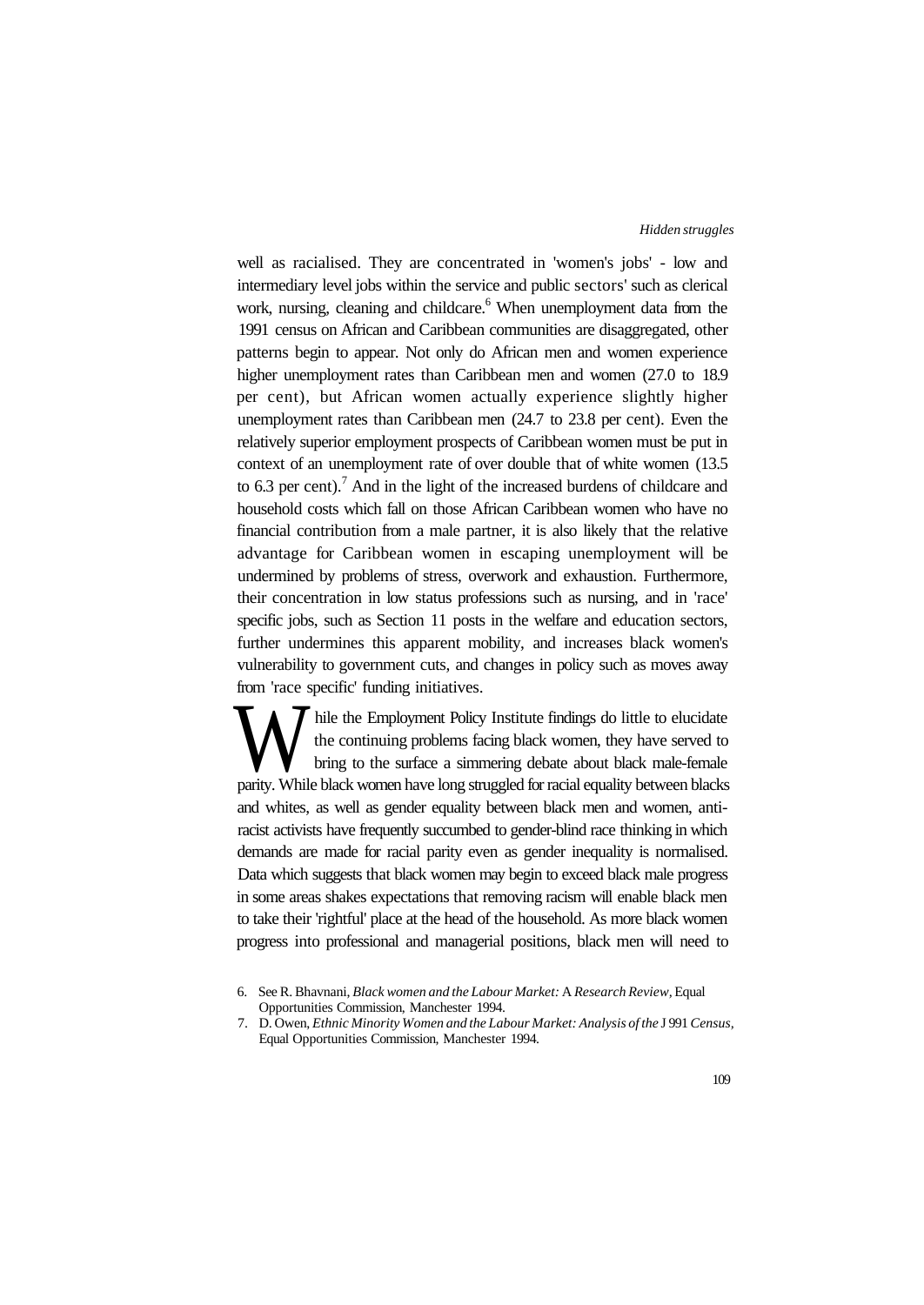interrogate their visions for an anti-racist future, and question whether that future is necessarily one in which equality for black males is achieved through the reinscription of unequal gender relations.

#### **Rethinking anti-racist activism**

What hope then is there for meaningful coalitions between black women and black men around a holistic agenda for social change? My own work suggests that there are four areas where the potential for coalition building is present, or where such coalitions are beginning to emerge, often in embryonic form.<sup>8</sup>

The first area is the emergence of a number of progressive initiatives focusing on black men in London, Birmingham and Manchester. There are organisations which aim to re-think black masculinity, to question 'macho' behaviour, and to counter violence against black women and children. In London the Black Male Forum hosts debates on gender relations within the African Caribbean community. The Black Fathers Project explores the ways in which parenting by African, Asian and Caribbean men is affected by racism, sexism and the pressure to conform to traditional family roles. In Manchester, Kemetic Educational Guidance organises study sessions for African Caribbean men in prison, with an emphasis on analysing the roots of abusive behaviour, and embracing African centred' values such as respect for women. In Birmingham, the Rites of Passage programme creates a learning environment for male teenagers to prevent destructive behaviour and challenge sexist notions of African Caribbean women as 'baby mothers'.

While the male leadership of these organisations is nothing new, these initiatives are unique in their overt focus on black masculinity, their acknowledgement of the specificity of black male experience and their willingness to acknowledge destructive patterns of behaviour by black men. This indicates two significant changes in the approach to community activism by black men. Firstly, there is an acknowledgement for the first time that black men's experience is not 'The Black Experience', and that autonomous and focused organisation by both black men and women is valid. Rather than viewing black women's autonomy as 'splitting the community', these organisations embrace the notion

<sup>8.</sup> J. Sudbury *'Other Kinds of Dreams': Black Women Organising,* Routledge, London 1998.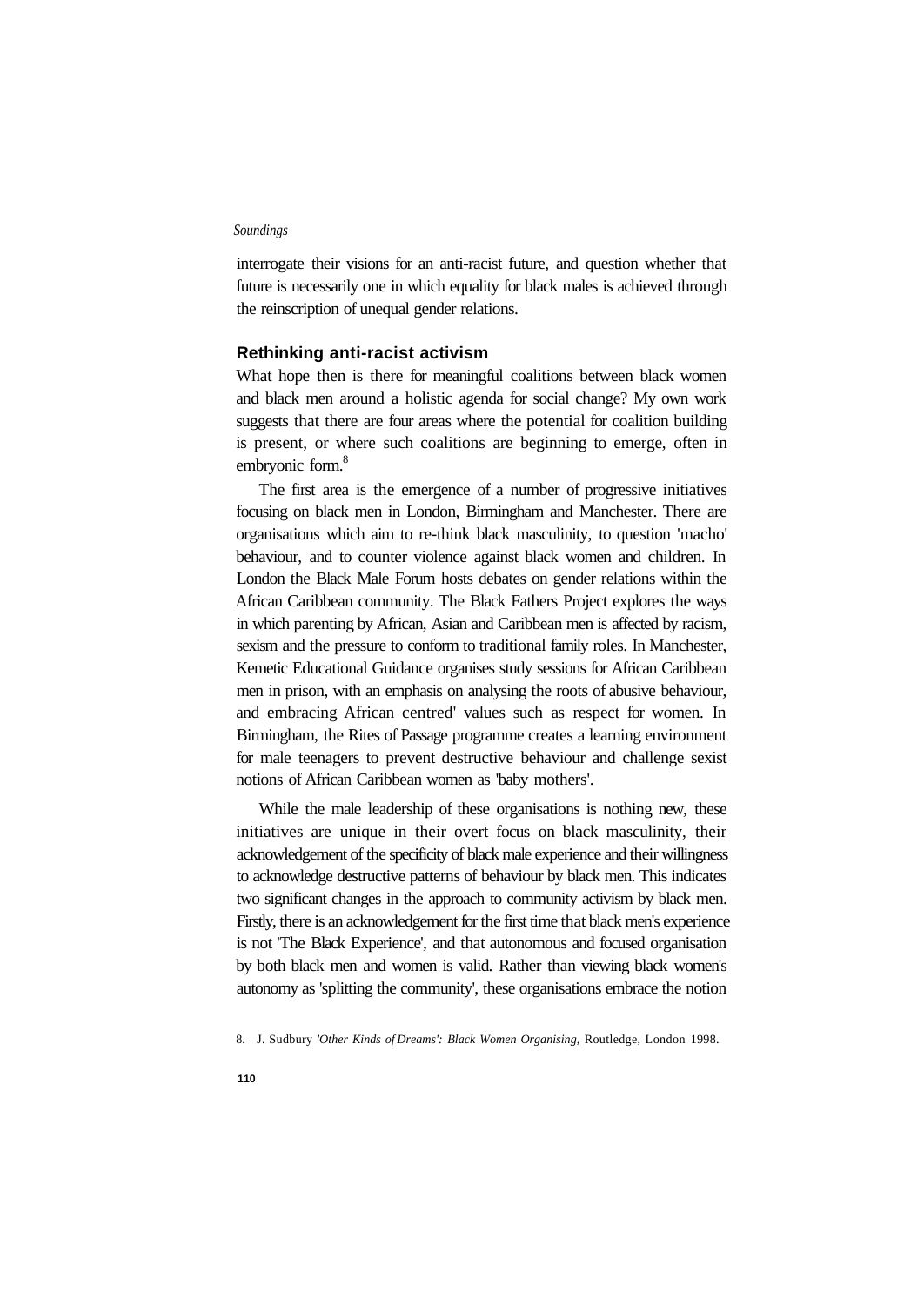of organising on the basis *of* gendered experiences of racism and community. Secondly, these approaches differ dramatically from the insistence by many black male leaders on not 'airing dirty linen':

I have been told many times by elders who should know better, that there are certain things about the Black communities which we must conceal, that must not be talked about, because to reveal them would be to fuel the fires *of*  racism and state oppression. We must close ranks at whatever cost.<sup>9</sup>

This closure has meant keeping a veil of silence over sexism and abuse within black communities, For the first time, it is black men who are exploring problems within black communities, and the impact of racism in reinforcing these problems. In overturning two stalwarts of opposition to black women's autonomy, these organisations appear to pave the way for effective partnership with black women activists.

second arena of successful coalitions between black men and women<br>has been the development of black voluntary sector umbrella<br>organisations. At the local level, umbrella groups such as the Black<br>Community Forum in Sheffiel second arena of successful coalitions between black men and women has been the development of black voluntary sector umbrella organisations. At the local level, umbrella groups such as the Black Bath Network of Black Organisations and Bristol Black Voluntary Sector Development Unit have been established throughout the 1980s and 1990s. These forums have active involvement from black women's organisations. Several women whom I interviewed stated that their political concerns at the local level were channelled through these bodies, as they were less easily singled out for punitive action by local authorities. Support was also received when funding was cut or threatened.

The introduction of 'partnership' funding, involving group bids from statutory, voluntary and private sectors, is gradually changing the face of voluntary sector funding. It is clear that if black women's organisations are to receive any funds from such initiatives, they will be forced to form coalitions with other black organisations. Attempting to negotiate as an individual organisation, when large corporations are sitting at the table with

9. H. Bains, 'Southall Youth: an Old Fashioned story', in R Cohen and H. Bains (eds) *Multi-racist Britain,* Macmillan Press, Basingstoke and London 1988, p226.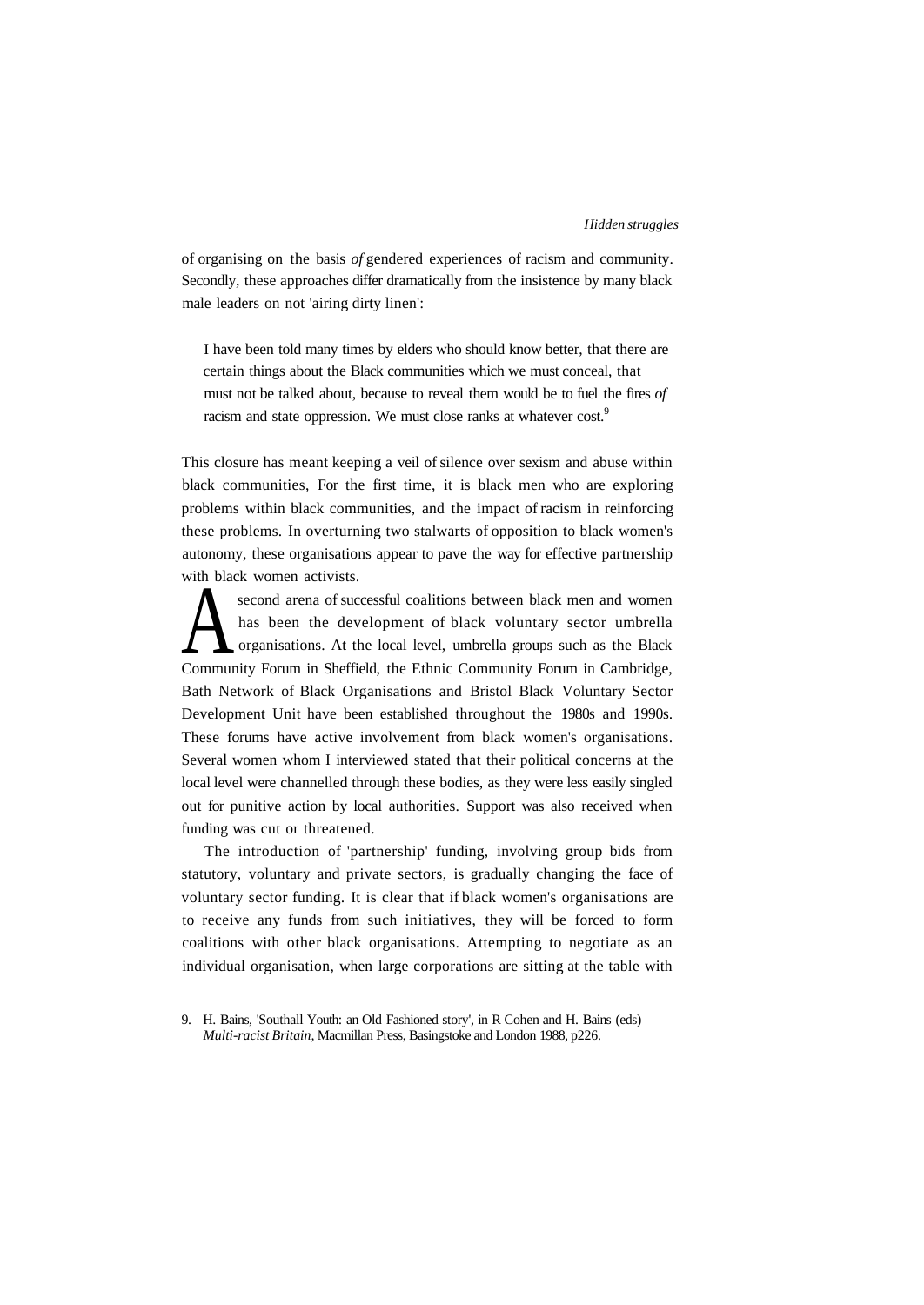their eye on million pound 'flagship schemes, will clearly be inadequate. Thus building effective coalitions at the local level can have financial as well as political benefits.

hirdly, black women's organisations which work on issues of violence against women may find potential allies in burgeoning projects concerned with racist violence. There are numerous connections between violence against wo hirdly, black women's organisations which work on issues of violence against women may find potential allies in burgeoning projects concerned with racist violence. There are numerous connections between violence an additional burden on women considering escape from abusive households; and the high visibility of a house full of black women also lays refuges in primarily white areas open to further violence. Police collusion in cases of domestic violence is mirrored by their frequent failure to acknowledge racist harassment: their unwillingness *to prosecute* offenders *is common to both* events. In addition, the failure of the courts to bring about justice in many cases of domestic violence is matched by a paucity of successful prosecutions against perpetrators of racist murders.<sup>10</sup>

Black men and women working together in a primarily Bengali community in East London have created CAPA, a multi-racial organisation which tackles both sexist violence against women and racist violence against men, women and children. The organisation's philosophy, that violence is indivisible and that no elements of violence against black communities can be left unchallenged, is the foundation for solid work with black women's organisations. CAPA is not the only anti-violence project to have developed a commitment to tackling sexism; the Coventry Anti-racial Harassment and Attacks Network, which ceased to function in 1992 due to lack of funds, nevertheless developed strong links with local Asian and African Caribbean women's organisations. Similar projects in Liverpool, Newcastle, Birmingham and other parts of London should provide an opportunity for black women's organisations in these localities to create joint campaigns against all forms of violence.

A final area of potential solidarity is black gay activism. While the nascent 'black men's movement' has not yet developed a rigorous critique of heterosexism and homophobia, black gay men have long been engaged in critical thinking on gender roles. Black gay and lesbian autonomous struggles have been

<sup>10.</sup> A. Mama, The Hidden Struggle, London Race and Housing Research Unit, London 1989.